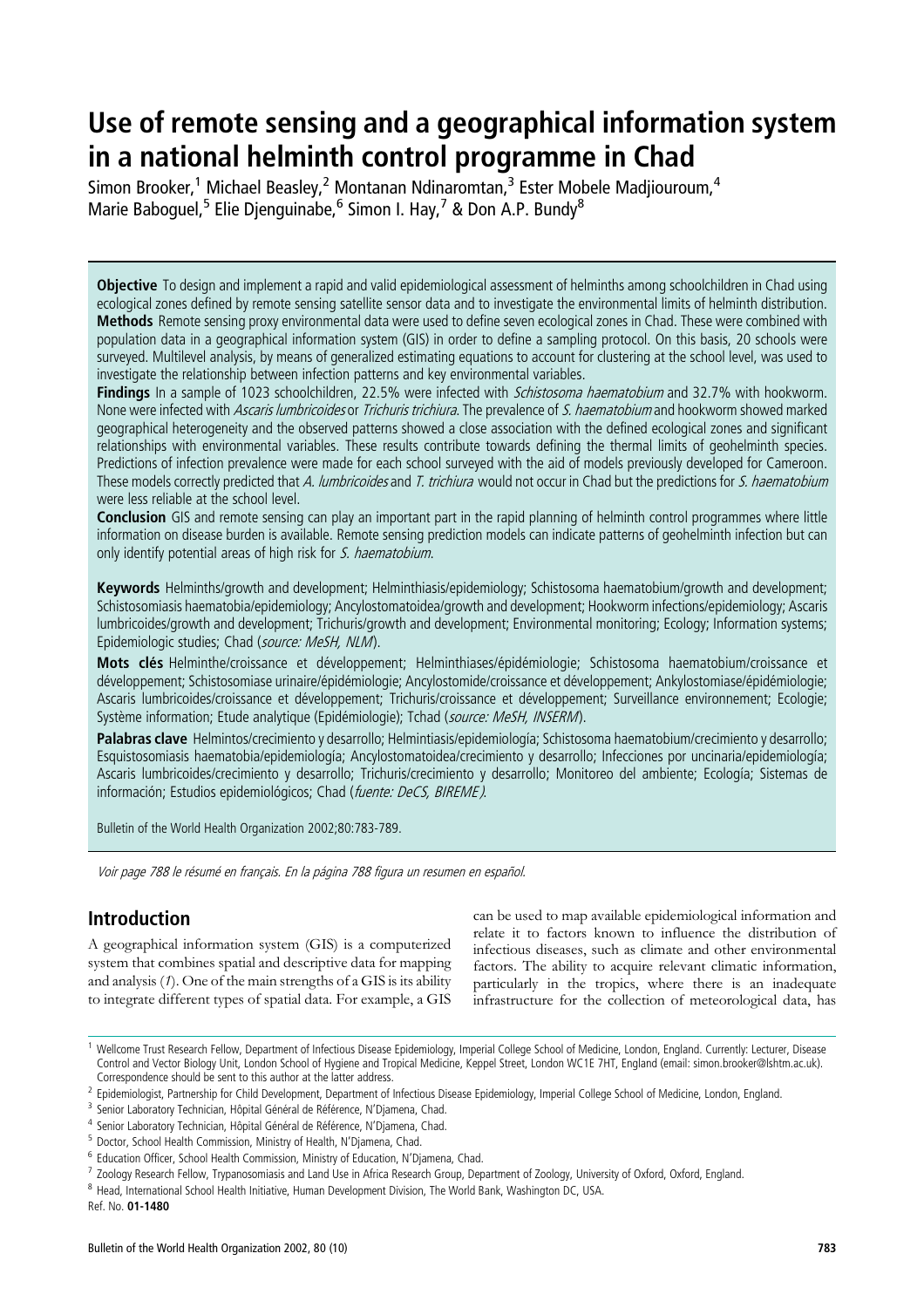been enhanced by remote sensing (RS) techniques that can provide proxy environmental information derived from satellite sensors (2, 3). RS environmental variables have been used to explain the distribution of various infectious diseases, with direct application to disease control programmes (4). Understanding the environmental limits of infection can aid the targeting of national control strategies, as has been demonstrated for onchocerciasis (5) and filariasis (6). For the control of geohelminth and schistosome infections, current WHO recommendations are based on the concept of sample surveys within defined ecological zones (7). There is a need, however, for guidelines whereby health planners can identify such zones and, using population data, develop and conduct rapid and valid epidemiological surveys of different helminth species.

Understanding the environmental limits of infection can also improve our knowledge of helminth biology and epidemiology. Much of our understanding of the environmental sensitivity of helminth species comes from studies undertaken under experimental conditions. For example, experimental studies have identified the temperature at which the development of free-living stages occurs in the shortest time, as well as the minimum and maximum temperatures that represent the thermal limits of development (8). A major disadvantage of this approach is that the extent to which findings can be extrapolated to the field is not known. Some studies have investigated the outdoor development and survival of free-living stages of helminth species (9, 10) but it is not clear how specific they were to the setting in which they were conducted. In contrast, the use of RS environmental observations by satellite sensors allows quantitative measurements of key climatic variables at regular intervals on the regional scale (3). Using Advanced Very High Resolution Radiometer (AVHRR) Pathfinder satellite sensor data, we showed that the prevalence of Ascaris lumbricoides and Trichuris trichiura in Cameroon rarely exceeded 10% in areas where the RS-derived maximum land surface temperature exceeded 37– 40 °C (8, 11). Furthermore, field studies in West Africa showed that Schistosoma haematobium occurred only throughout the Sahelian zone, because of the adaptation of the host snail Bulinus senegalensis to semipermanent water bodies in the Sahel (12–14). Using the same AVHRR Pathfinder satellite sensor data, it is possible to characterize these areas of potential schistosome transmission in Cameroon (11, 15). The correlations between observed disease patterns and RS environmental variables can also be used to extrapolate risk estimates to areas for which no data are available. It is unclear, however, whether predictions developed for one country are useful in describing infection patterns in another, since the environmental factors that influence disease transmission are unlikely to be uniform over large geographical areas (15).

Building on these investigations, we describe how a GIS/RS approach can be used to plan and conduct a rapid epidemiological assessment and to define the environmental limits of helminth species in Chad.

# Methods

## Remotely sensed proxy environmental data

In Chad, detailed meteorological observations are available for only five sites (16), which do not adequately capture the range of climatic conditions in the country as a whole. The poor spatial resolution of meteorological data was overcome by using remotely sensed environmental data derived from the AVHRR sensor on the US National Oceanic and Atmospheric Administration's (NOAA) polar-orbiting meteorological satellites. These data were used to calculate mean annual summaries for 1982–2000 of surface brightness temperatures (expressed as land surface temperature) and photosynthetic activity estimates, expressed as the normalized difference vegetation index. This involved standard procedures of data processing and quality control (2). Minimum, mean, and maximum values of remotely sensed data were used.

The accuracy of RS methods for providing estimates of temperature was investigated in Africa by comparing estimates of land surface temperature with meteorological ground measurements (17, 18). A significant correlation between land surface temperature and ground observations was found, with root mean square errors of around 2  $^{\circ}$ C (17). Thus the correlation between land surface temperature and ground observations is sufficiently strong for practical applications in epidemiological mapping.

## Sampling design

Stratified sampling by ecological zone overlaid with population data was used to select 20 schools. A map of ecological zones in Africa was derived from the RS environmental data described above. These data, in combination with a digital elevation model of Africa (available from: URL: http://edcwww.cr.usgs.gov/ landdaac/gtopo30) and interpolated rainfall surfaces (19) were used to generate 20 ecological zones by means of the unsupervised classification procedures of Earth Resources Data Analysis System (ERDAS) Imagine 8.4TM software. ERDAS implements the iterative self-organizing data analysis technique, which uses Euclidean distance as a similarity measure to cluster data in discrete classes, independently of their geographical location (20, 21).

The resulting ecological map divides Chad into seven ecological zones (Fig. 1a). The map provides an overview of the main ecological variables known to be associated with different patterns and prevalences of helminth infection (8, 11, 15). Overlaying this map with data on population density (22) can help to guide the sample protocol. In the case of Chad, the survey focuses on the populous south-west of the country (Fig. 1b). In this area there are three ecological zones and an urban zone, the latter being the capital, N'Djamena. This is all the information required to target the sampling by ecological zone and population density. Logistical considerations meant that the sample had to be limited to 20 schools situated not more than 30 km from main roads. The number of schools sampled in each zone was proportional to the population. For example, because 10% of the country's population lives in the tropical zone, two schools were randomly selected.

#### Field investigations

The survey was conducted in November 2000. The target was to randomly select 25 boys and 25 girls aged 9–10 years (class 3). If there were insufficient pupils of this age, additional pupils were sampled from classes 4–7. Many of the schools visited were small, and female enrolment was low. Consequently, it was often necessary to include all the girls in a school in order to achieve the target sample size. In some cases fewer than 25 girls were present. Participation was voluntary and was approved by the local school committee and parents.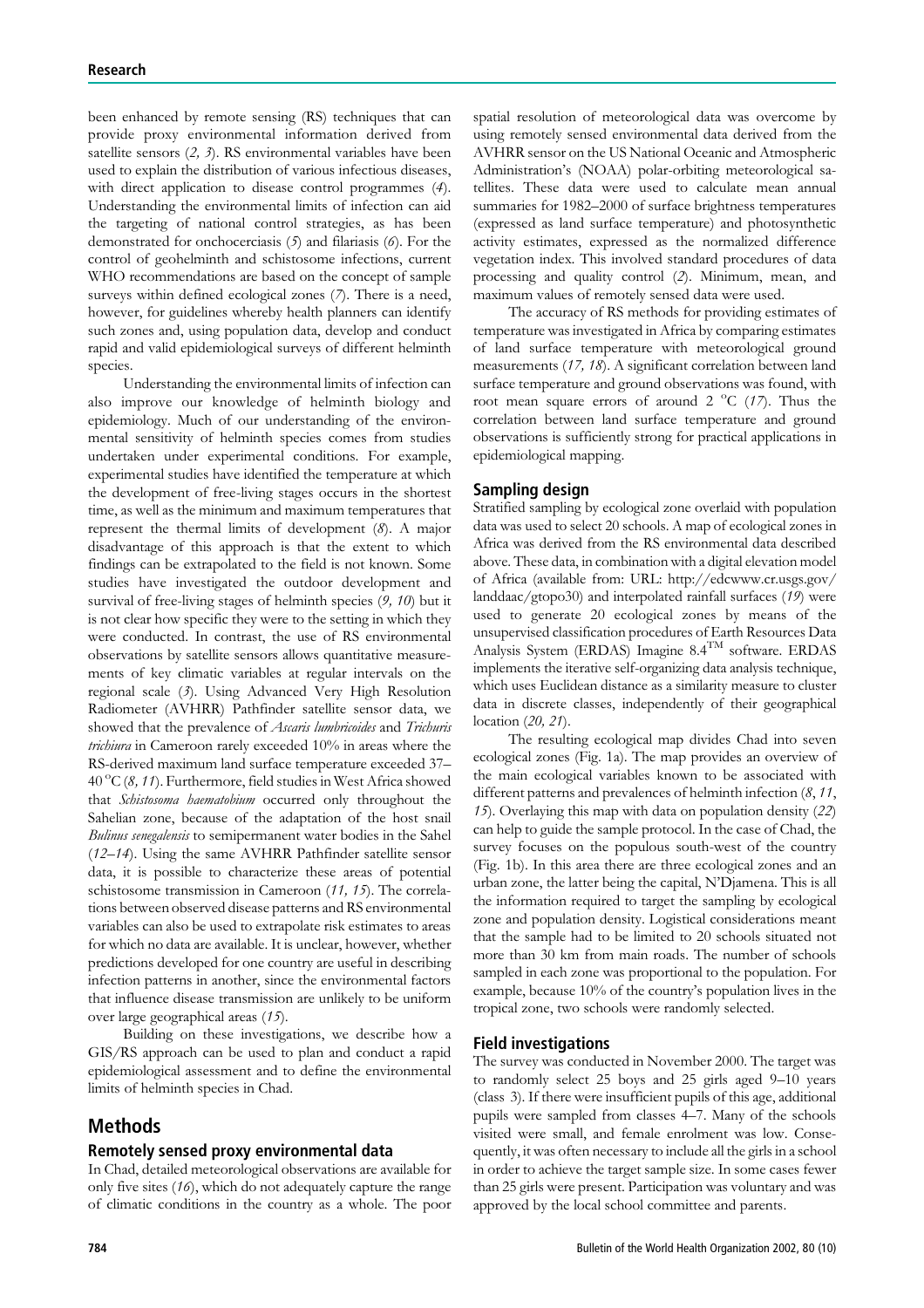



A faecal sample was collected from each child and examined using the Kato–Katz method; 10 ml of a urine specimen collected from each child were filtered through a polycarbonate membrane (diameter = 13 mm, pore size = 12 µm; Millipore, Watford, England) and examined microscopically. Each child infected with schistosomes received 40 mg/kg praziquantel and each child infected with geohelminth species received 400 mg albendazole. The geographical location of each school was recorded in the field by means of a non-differential global positioning system (Magellan Systems Corporation, San Dimas, CA, USA) accurate to  $\pm 10$  m.

#### Data analysis

 $\chi^2$  and Student's *t*-tests were used to assess differences in the prevalence and intensity of infection, by sex. Analysis was also undertaken to investigate how key environmental variables correlated with infection patterns, as determined by the probability that an individual child was infected. Since variables were collected at the individual and school levels, a multilevel approach of logistic regression was employed, accounting for the non-independence of individual observations within schools. In particular, the use of multilevel modelling controlled for the considerable sampling bias in the study towards boys when investigating the environmental correlates of infection. The analysis was performed by means of generalized estimating equations (23, 24) with the xtgee procedure (logit link function and binomial distribution specified with robust standard errors, grouped by school) in Stata (Intercooled Stata 6.0, College Station, TX, USA). A forward stepwise procedure was used to screen the included explanatory variables  $(P<0.05)$ .

#### Validation of RS prediction models for Cameroon

Statistical correlations between epidemiological data and RS environmental data were previously investigated in Cameroon

(8, 11). Multivariate logistic regression models were developed to identify the main predictors of helminth prevalence in school-age children exceeding 50% (the WHO-recommended threshold for mass treatment), 20%, and 0%. The significant environmental variables were maximum land surface temperature, rainfall and normalized difference vegetation index (11). No statistically significant model could be developed for hookworm. The statistical models derived from the data for Cameroon were applied to the RS data so as to define the probability of infection prevalence exceeding 50%, 20%, or 0% for the rest of Cameroon. We extended these predictions to Chad and compared them with the field data. This involved taking a 10-km buffer zone around each school and taking the average values of the pixels in each buffer zone  $(1)$ .

## **Results**

Of the 626 boys and 397 girls examined, over 90% were aged 8–13 years. Of the 1017 children who provided a urine sample, 22.5% were infected with S. haematobium. The intensity of infection with S. haematobium lay in the range 1–749 eggs per 10 ml, but generally the children were lightly infected: only 6.1% excreted over 50 eggs per 10 ml. Of the 1000 children who provided a stool sample, 32.7% were infected with hookworm (mean egg count  $= 180$  eggs/g; range by school  $=$ 0–694 eggs/g). Both S. haematobium and hookworm were present in 7.1% of children. Seven children (1%) excreted S. mansoni eggs in their faeces. No children were infected with A. lumbricoides or T. trichiura.

Significantly more boys than girls were infected with S. haematobium (28.8% vs 12.7%,  $\chi^2$  test = 35, P<0.0001) and hookworm (35.8% vs 28.5%,  $\chi^2$  test = 5, P = 0.03). Boys were also more heavily infected than girls with S. haematobium (15.6 vs 9.4 eggs/10 ml,  $P<0.05$ ) and hookworm (208 vs 132 eggs/g,  $P<0.02$ ).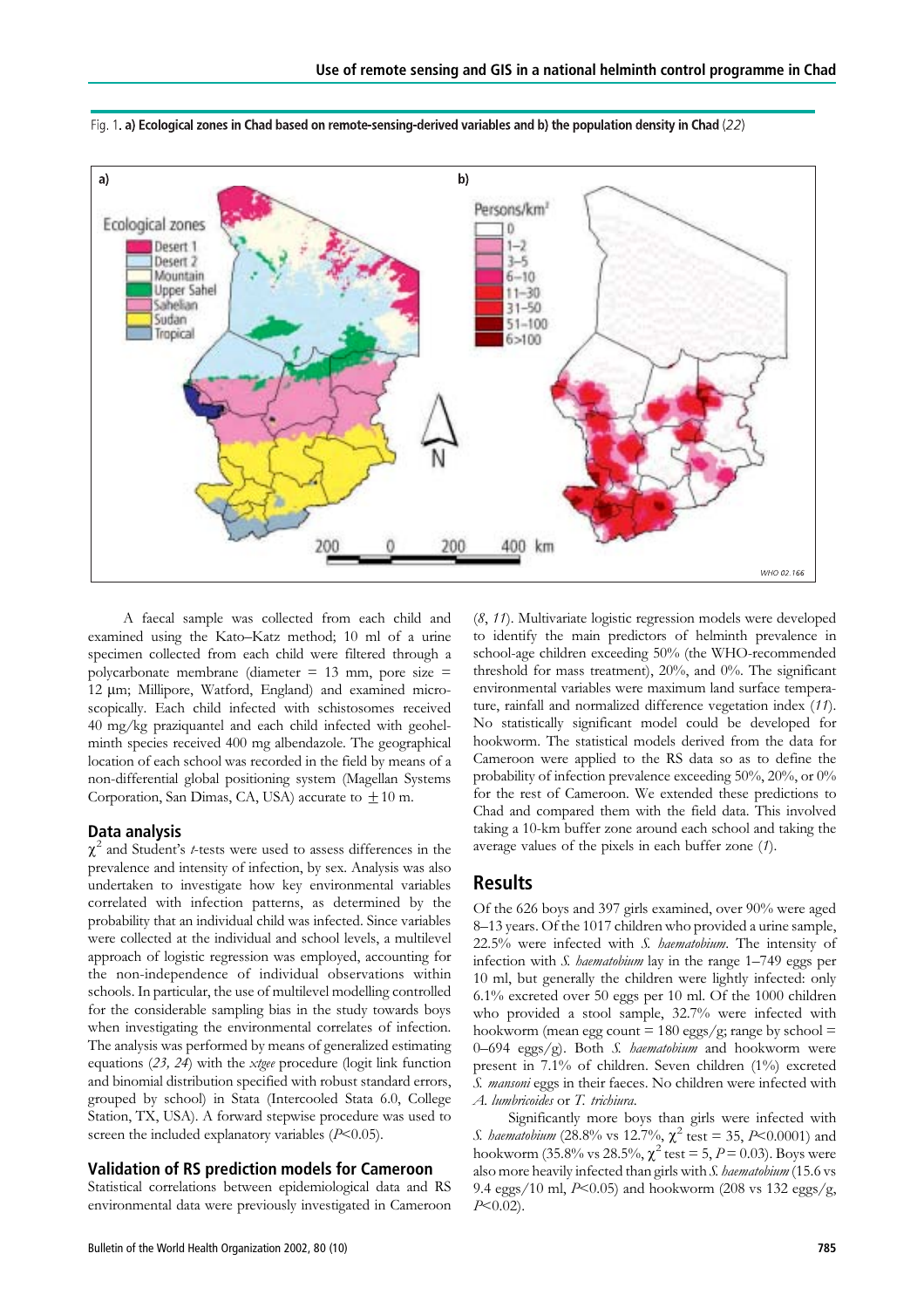Fig. 2 shows the distribution of helminth infections in Chad by ecological zone. The prevalence of S. haematobium varied considerably between schools, being highest in the Sahelian zone and the Logone and Chari basins in the west of the country, and lowest in the N'Djamena and tropical zones. Hookworm was most prevalent in the Sudan and tropical zones; there was little or no transmission in the Sahelian zone. Neither A. lumbricoides nor T. trichiura occurred anywhere in the country at detectable levels.

Table 1 presents infection patterns and their associated environmental variables by ecological zone. Areas of high S. haematobium prevalence had low rainfall and high mean land surface temperatures. However, this was also true of N'Djamena, where the prevalence of S. haematobium was under 5%. Substantial hookworm infection occurred in the Sudan and tropical zones, whereas there was little or no hookworm infection in N'Djamena or the Sahelian zone, where the mean land surface temperature exceeded 47 °C. Table 2 shows the results of the multivariate analyses as odds ratios for being infected. Boys were 2.4 times more likely than girls to be infected with S. haematobium. Mean land surface temperature and rainfall were significantly associated with S. haematobium infection. For hookworm, increasing mean land surface temperature was associated with a reduced chance of being infected.

On the basis of models developed in Cameroon (11), we predicted the prevalence of infection category (0, 20, or 50%) for each school surveyed. These models predicted that A. lumbricoides and T. trichiura would not occur in Chad because the mean land surface temperature exceeds 37 °C throughout the country. The results of the present study confirm this, since A. lumbricoides and T. trichiura did not occur anywhere at detectable levels. No suitable model could be developed for hookworm and therefore no predictions are given for it. For S. haematobium the predictions (nine schools with prevalences of infection exceeding 50%) were less reliable, since only one school had this level of infection. It was also predicted that all schools would have prevalences of infection exceeding 20% but this was the case in only four schools.

# **Discussion**

The present study on helminth infections in Chad describes the use of GIS and RS to guide a valid rapid epidemiological survey of different helminth species as a basis for developing a national control programme. The study also predicts the environmental limits of several helminth species in the country. The results confirm that A. lumbricoides and T. trichiura should not occur in Chad because the mean land surface temperature exceeds 37 °C throughout the country  $(8, 11)$ . Such predictions are supported by experimental data: T. trichiura eggs take about 28 days to develop at 25 °C, 15 days at 30 °C and 13 days at 34  $\mathrm{^{\circ}C},$  and do not develop at all above 37  $\mathrm{^{\circ}C}$  (25). The optimal temperature for the embryonation of Ascaris spp. is 31  $\rm ^{o}\rm C$  (26); 38  $\degree$ C is lethal (26, 27). These values and the present data confirm an upper thermal limit of around  $37\text{ °C}$  for both A lumbricoides and T. trichiura.

## Ecological limits of hookworm

Previous studies have failed to identify ecological correlates of hookworm infection (11). Our previous work in Cameroon suggested that this reflected the absence of differential diagnosis of hookworm species or the predominance of behavioural factors. However, the present results suggest that

Fig. 2. Distribution of a) Schistosoma haematobium and b) hookworm among schoolchildren from 20 schools in Chad (NB: the keys apply to both maps)

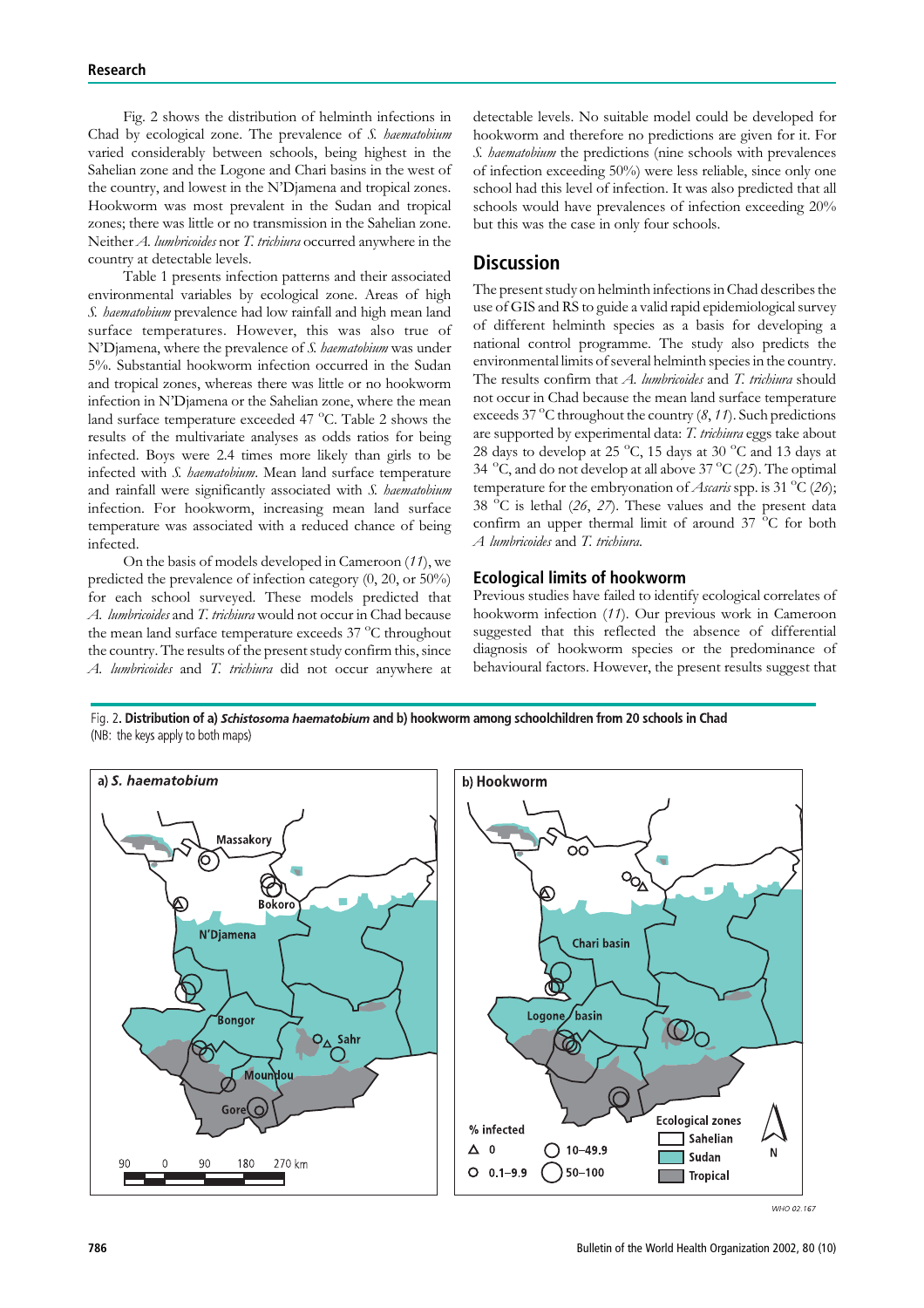Table 1. Infection prevalences and key environmental variables by ecological zone, Chad

|                       | <b>Median infection</b><br>prevalence (%) |                            | Land surface<br>temperature (°C) |                     |                           |
|-----------------------|-------------------------------------------|----------------------------|----------------------------------|---------------------|---------------------------|
| Zone                  | <b>Hookworm</b>                           | Schistosoma<br>haematobium |                                  | <b>Mean Maximum</b> | Total<br>rainfall<br>(mm) |
| N'Diamena             | 0.0                                       | 2.0                        | 47.9                             | 55.9                | 533                       |
| Sahelian <sup>a</sup> | 3.6                                       | 37.3                       | 49.4                             | 56.8                | 491                       |
| Sudan                 | 44.4                                      | 18.0                       | 44.1                             | 55.1                | 997                       |
| <b>Tropical</b>       | 76.0                                      | 2 O                        | 41 <sub>0</sub>                  | 525                 | 1157                      |

a Not including N'Djamena.

hookworm occurs only in the south of Chad and that there is little or no infection in areas where the mean land surface temperature exceeds 47 °C. This distribution pattern probably defines the upper thermal limit of hookworm infection, which is apparently greater than that for  $A$ . lumbricoides and  $T$ . trichiura  $(37<sup>o</sup>C)$ . This species difference in observed thermal limits is corroborated by survey data for Mali (28), where A. lumbricoides and T. trichiura occur at negligible levels  $(<0.5\%)$  and hookworm occurs in areas where the mean land surface temperature exceeds 40 °C. This limit differs from that found in experimental studies showing that egg development stops and death occurs above  $35-40^{\circ}$ C (9,  $70$ , 29). For example, Udonsi & Atata (9) showed that at 35 °C the larvae of Necator americanus all died and that the highest cumulative hatching occurred at 30 °C. Given these findings and allowing for potential error in RS estimates ( $\pm$  2 °C), the question arises as to why hookworms apparently have a thermal limit of 48 °C and why this exceeds that for either A. lumbricoides or T. trichiura.

One possible explanation for our findings is that microhabitats provide suitable foci for hookworm transmission in areas of high temperature. However, this argument would be expected to hold also for A. lumbricoides or T. trichiura. Alternatively, hookworm might undergo arrested development in order to achieve synchronization with external conditions (30), although this is observed only for Ancylostoma duodenale, whereas N. americanus is the predominant species in Africa. Another explanation might lie in the differences in the life expectancies of mature worms in the human host: 3–4 years for hookworm and  $1-2$  years for  $A$ . lumbricoides and  $T$ . trichiura (31). Research is in progress on this hypothesis.

#### Other helminths

Predictions for Cameroon indicated that S. haematobium could potentially occur throughout the Sahelian zone (11, 15), where transmission take places in areas with semipermanent water bodies and with Bulinus senegalensis as the most likely intermediate host (12). These predictions are much less reliable than those relating to  $A$ . lumbricoides and  $T$ . trichiura. The lack of predictive accuracy for S. haematobium supports the view that it is not possible to make prediction models for schistosomiasis that are applicable at the local level (15). Rather, large-scale models are useful for identifying potential Table 2. Details from multivariate analysis used to estimate probability of a child being infected, in 20 schools, Chad

|                                                     | <b>Odds ratio</b> | <b>Robust</b><br>standard error | Signifi-<br>cance |
|-----------------------------------------------------|-------------------|---------------------------------|-------------------|
| Schistosoma<br>haematobium                          |                   |                                 |                   |
| Sex<br>Mean land surface                            | 2.40              | 0.43                            | P < 0.001         |
| temperature                                         | 3.66              | 1.29                            | P < 0.001         |
| Rainfall                                            | 1.01              | 0.003                           | P < 0.001         |
| <b>Hookworm</b><br>Mean land surface<br>temperature | 0.70              | 0.07                            | P < 0.001         |

areas of high risk. In particular, they can help to exclude areas where S. *haematobium* is unlikely to be prevalent and thus indicate areas where local detailed surveys are required so that control can be targeted more precisely. In the present study, all the schools were predicted to be in areas of potential high risk, but local environmental factors presumably determined the actual levels of transmission. For example, the Logone and Chari river basins constitute important foci of schistosomiasis transmission, verifying earlier field studies (32, 33). In these areas, where rice production is common, there are stagnant ponds and irrigation ditches capable of supporting populations of Bulinus globosus and B. truncatus throughout the year (34). These findings illustrate the importance of considering the occurrence of man-made features and other small-scale environmental factors that are not readily detectable in largescale RS data. A simple questionnaire, administered by teachers to their pupils, can be used to identify individual schools where the prevalence of S. haematobium is  $\geq 50\%$  and therefore warrant mass treatment (35).

## Conclusion

The objective of the present national survey was to determine the distribution of helminth infection within the country and to contribute towards planning school-based control programmes, for which purpose it is essential to estimate the target population. The population of Chad in 2000 was estimated to be 8.4 million, of whom 2.4 million were aged 5– 14 years.<sup>a</sup> Assuming that the survey results within each zone are representative, they allow the school-age population at risk of schistosomiasis and hookworm transmission to be quantified. On this basis, it is estimated that 1.7 million children in nine districts would be the target for mass treatment for hookworm and that 1.3 million children in eight districts would be the target for a school-based national schistosomiasis control programme, which would include questionnaire screening at the school level. Estimates for school-based programmes suggested that the overall cost per child treated with albendazole for geohelminth control was US\$ 0.03 in Ghana and United Republic of Tanzania, and that the costs per child treated with praziquantel for schistosomiasis control were US\$ 0.67 and US\$ 0.21, respectively, in these two countries (36). Thus it would cost approximately US\$ 51 000 for a

<sup>&</sup>lt;sup>a</sup> Data on the school-age population for every district were based on 1990 national population forecasts (22), projected to 2001 on the assumption of country- and year-specific inter-census growth rates (See: URL: http://www.census.gov/ipc/www/idbnew.html).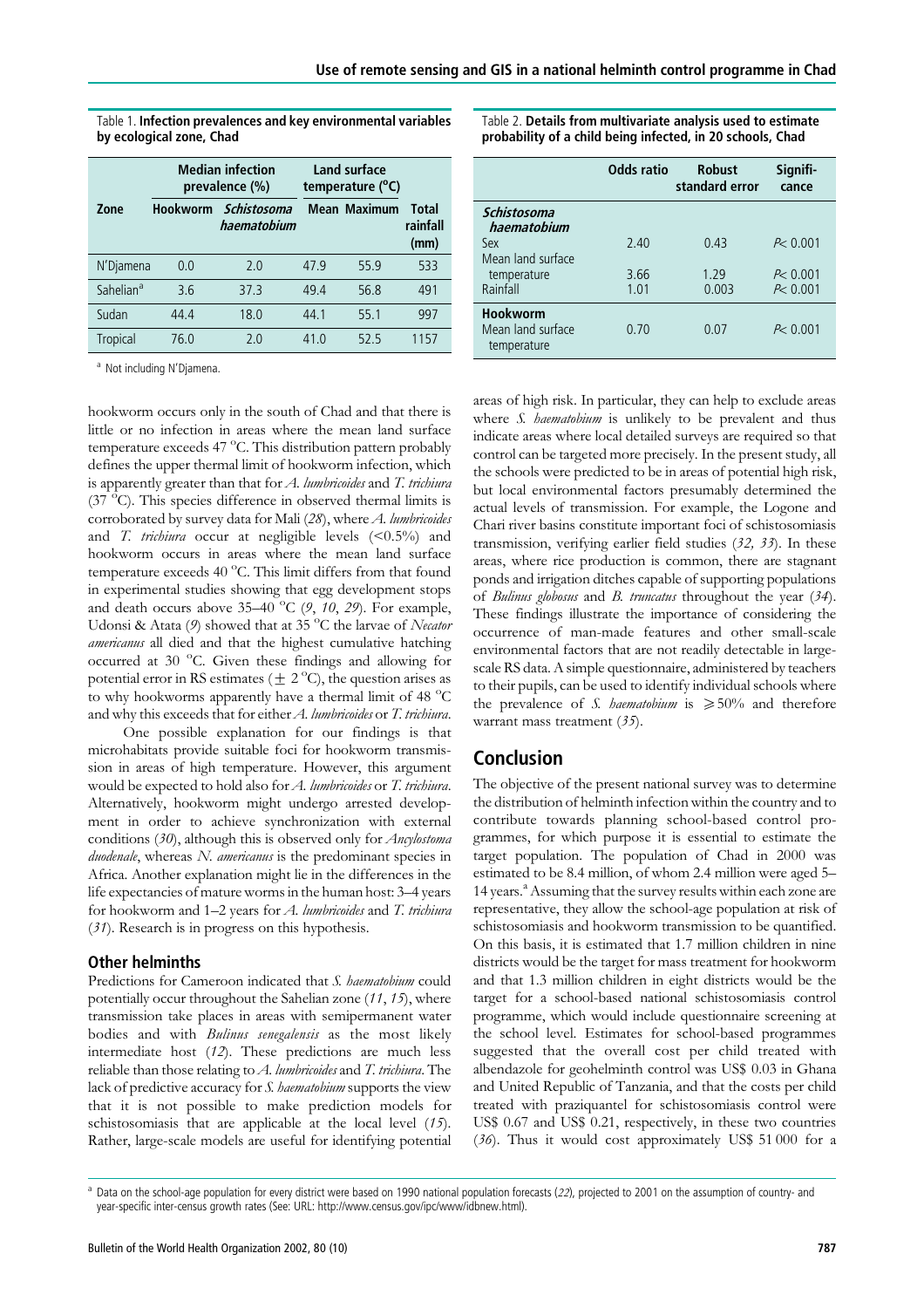school-based programme of geohelminth control and US\$ 273 000–871 000 for a school-based schistosomiasis control programme in Chad.

The present study demonstrates the important role of RS and GIS in planning national helminth surveys, which are an essential prelude to planning the deworming component of national school health initiatives. The use of ecological zone maps is shown to be of value in defining sampling clusters without the need for any ground-based ecological surveys. Multilevel methods are useful in investigating the relationships between infection patterns and environmental variables, and show the importance of temperature in defining the ecological limits of hookworm infection, and of temperature and rainfall in characterizing areas of high prevalence of S. haematobium. We have also shown that RS data can reliably predict the occurrence of geohelminth species. The approach can predict only the potential risk of schistosome transmission, and local questionnaire surveys are needed to target control more precisely. The use of RS data should now be investigated in other epidemiological and ecological settings in order to obtain further validation of the adopted approach. Perhaps more importantly, the challenge for epidemiologists is to demonstrate how this approach is of practical relevance to control programmes.  $\blacksquare$ 

#### Acknowledgements

The fieldwork was supported by the Partnership for Child Development, The World Bank, and the Wellcome Trust. The survey was conducted at the request of the School Health Commission of Chad and forms part of the preparation of the School Health Component of the Chad Quality Education for All Project, supported by the World Bank. We thank Mourad Ezzine, Alan Dock, Lesley Drake, Kaiolanoum Léa, Seung-hee Lee, Matthew Jukes, N'Gooyo Madeleine, Celia Maier, Jean-Pierre Moula-Pelat, David J. Rogers and William Wint for their input. The following formal acknowledgement is requested of those who use Pathfinder AVHRR Land data: ''Data used in this study include data produced through funding from the Earth Observing System Pathfinder Program of NASA's Mission to Planet Earth in cooperation with the National Oceanic and Atmospheric Administration. The data were provided by the Earth Observing System Data and Information System (EOSDIS), Distributed Active Archive Center (DAAC) at Goddard Space Flight Center which archives, manages and distributes this dataset''. S. Brooker is supported by a Wellcome Trust Prize Fellowship (No. 062692) and S.I Hay is supported by a Wellcome Trust Advanced Training Fellowship (No. 056642).

Conflicts of interest: none declared.

#### **Résumé**

## Utilisation de la télédétection et d'un système d'information géographique dans un programme national de lutte contre les helminthes au Tchad

Objectif Planifier et mettre en œuvre une évaluation épidémiologique rapide et correcte de la présence d'helminthes chez des écoliers du Tchad en se basant sur des zones écologiques définies grâce à des données de télédétection par satellite, et chercher à e´tablir les limites environnementales de la distribution des helminthes.

Méthodes Des données environnementales indirectes obtenues par télédétection ont été utilisées pour définir sept zones écologiques au Tchad. Ces données ont été combinées avec des données de population dans un système d'information géographique (SIG) en vue de définir un protocole d'échantillonnage, lequel a conduit à réaliser une enquête dans 20 écoles. Une analyse à plusieurs niveaux a été effectuée au moyen d'équations de généralisation pour tenir compte du regroupement des cas au niveau des écoles afin d'étudier la relation entre le tableau épidémiologique de l'infection et certaines variables environnementales.

Résultats Sur un échantillon de 1023 écoliers, 22,5 % étaient infectés par Schistosoma haematobium et 32,7 % par des ankylostomes. Aucun d'entre eux n'était infecté par Ascaris

lumbricoides ni par Trichuris trichiura. La prévalence de S. haematobium et des ankylostomes présentait une forte hétérogénéité géographique et la répartition observée montrait une association étroite avec les zones écologiques définies et une relation significative avec les variables environnementales. Ces résultats contribuent à définir les limites thermiques de la distribution des différentes espèces de géohelminthes. Des prévisions de la prévalence de l'infection ont été réalisées pour chaque école enquêtée à l'aide des modèles déjà établis pour le Cameroun. Ces modèles ont correctement prévu l'absence de A. lumbricoides et de T. trichiura au Tchad mais les prévisions concernant S. haematobium étaient moins fiables au niveau des écoles.

Conclusion Les SIG et la télédétection peuvent jouer un rôle important dans la planification rapide des programmes de lutte contre les helminthes lorsqu'on ne dispose que de peu d'informations sur la charge de morbidité. Les modèles de prévision tirés des données de la télédétection peuvent indiquer la répartition générale des infections à géohelminthes mais ne peuvent qu'identifier les zones à haut risque potentielles pour S. haematobium.

#### Resumen

## Uso de la teleobservación y de un sistema de información geográfica en un programa nacional de lucha contra los helmintos en el Chad

Objetivo Diseñar y aplicar un sistema de evaluación epidemiológica rápida y válida de las helmintiasis entre los escolares en el Chad utilizando zonas ecológicas definidas por los datos de un satélite de teleobservación, e investigar los límites ambientales de la distribución de los helmintos.

Métodos Se utilizaron datos ambientales indirectos de teleobservación para definir siete zonas ecológicas en el Chad. Dichos datos se combinaron con datos demográficos en un sistema de información geográfica (SIG) para definir un protocolo de muestreo. Sobre esta base, se analizaron 20 escuelas. Se realizo´